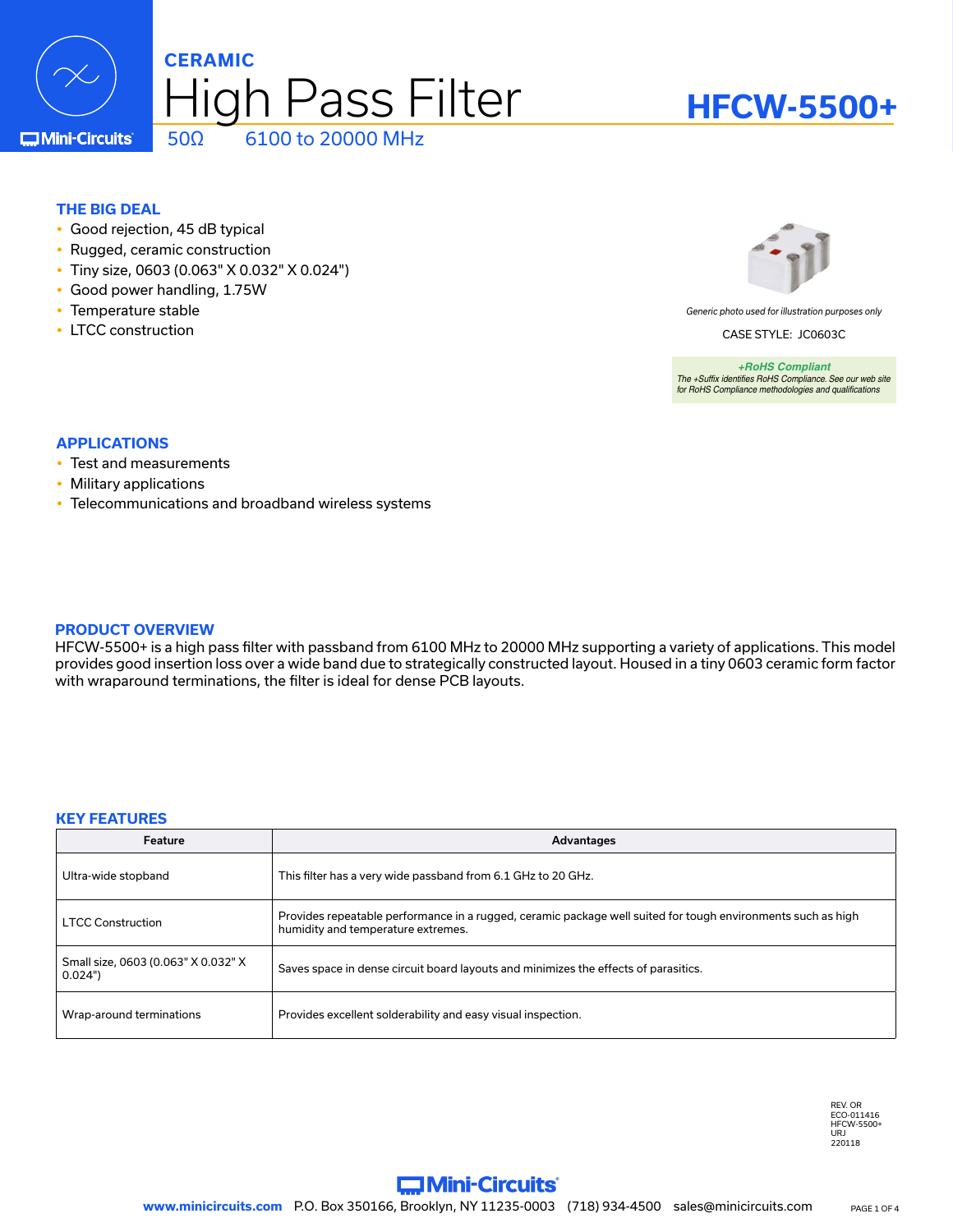

# High Pass Filter **CERAMIC**

# **HFCW-5500+**

## **C**Mini-Circuits

### **ELECTRICAL SPECIFICATIONS1,2 AT 25°C**

|          | Parameter             | F#      | Frequency (MHz) | Min. | Typ. | Max. | <b>Units</b> |
|----------|-----------------------|---------|-----------------|------|------|------|--------------|
| Stopband | <b>Rejection Loss</b> | DC-F1   | DC - 3300       | 39   | 44   |      | dB           |
|          |                       | $F1-F2$ | 3300 - 4400     | 25   | 45   |      | dB           |
|          | Freq. Cut-Off         | F3*     | 5500            |      | 3    |      | dB           |
| Passband | <b>Insertion Loss</b> | F4-F5   | 6100 - 7400     |      | 2.6  |      | dB           |
|          |                       | F5-F6   | 7400 - 13500    |      | 0.9  | 1.5  | dB           |
|          |                       | F6-F7   | 13500 - 20000   |      | 1.4  |      | dB           |
|          | <b>Return Loss</b>    | F4-F5   | 6100 - 7400     |      | 10   |      | dB           |
|          |                       | F5-F6   | 7400 - 13500    |      | 15   |      | dB           |
|          |                       | F6-F7   | 13500 - 20000   |      | 11   |      | dB           |

1 DC de-coupling capacitors are required in Applications where DC voltage and/or current is present at either input or output ports. Please contact Mini-Circuits for alternatives if DC pass from IN-OUT is required.

2 Measured on Mini-Circuits Characterization Test Board TB-HFCW-5500+

**\*** Typically, a ±5% frequency deviation from the stated value may occur on a unit-to-unit basis.

| Parameter             | <b>Ratings</b>                       |
|-----------------------|--------------------------------------|
| Operating temperature | $-55^{\circ}$ C to 125 $^{\circ}$ C  |
| Storage temperature   | $-55^{\circ}$ C to 125 $^{\circ}$ C. |
| RF Power Input*       | 1.75W max.@25°C                      |

\*Passband rating, derate linearly to 0.5W at 125°C ambient Permanent damage may occur if any of these limits are exceeded.

## **MAXIMUM RATINGS TYPICAL FREQUENCY RESPONSE**



#### **FUNCTIONAL SCHEMATIC**

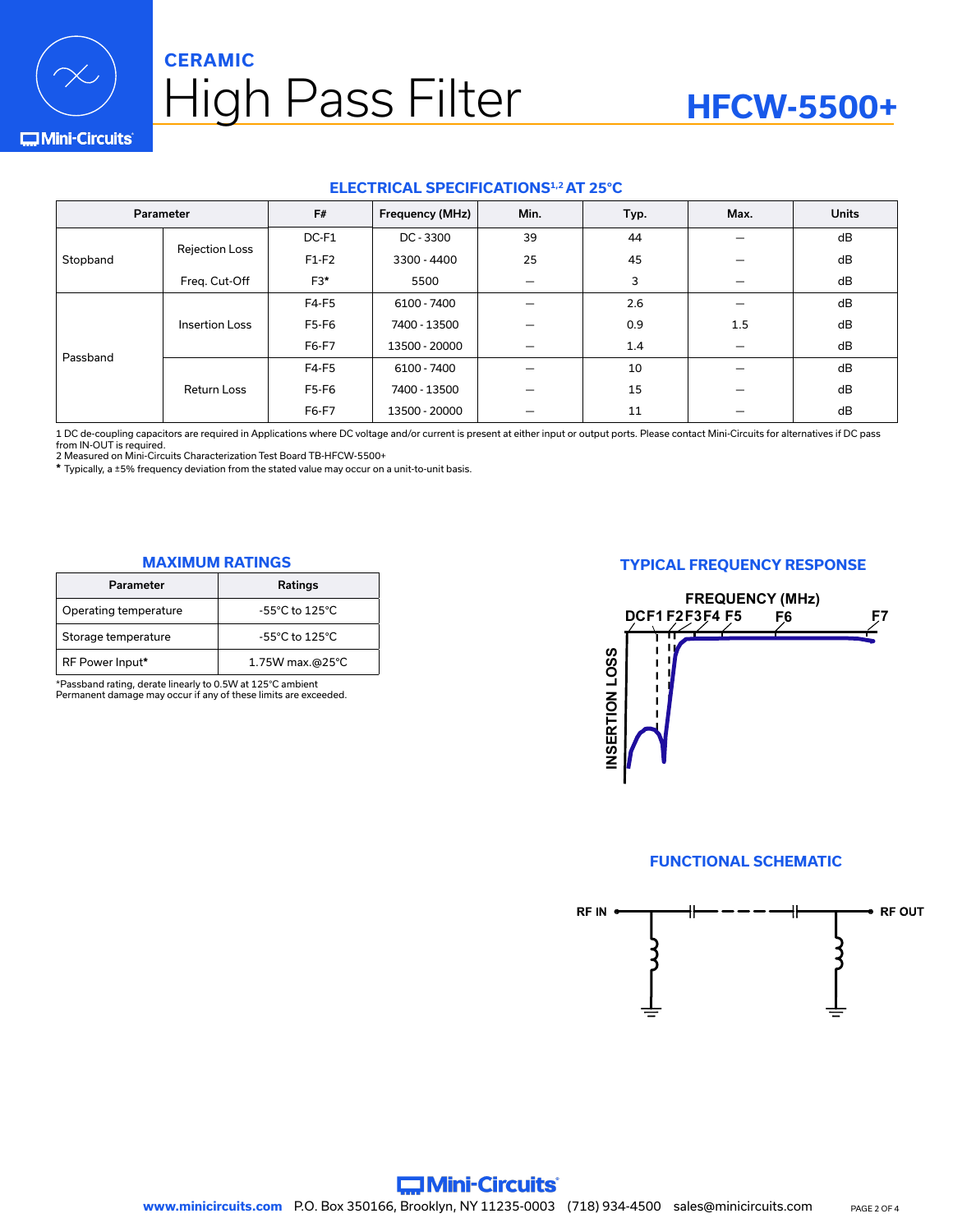

# High Pass Filter **CERAMIC**

## **HFCW-5500+**

**C**Mini-Circuits

| <b>INPUT</b>  |         |
|---------------|---------|
| <b>OUTPUT</b> |         |
| <b>GROUND</b> | 2,4,5,6 |

### **PRODUCT MARKING:** 5



**DEMO BOARD MCL P/N:** TB-HFCW-5500+ **SUGGESTED PCB LAYOUT** (PL-703)



NOTES:

- 1. COPLANAR WAVEGUIDE PARAMETERS ARE SHOWN FOR ROGERS (RO4350B) WITH DIELECTRIC THICKNESS .0200±.0015. COPPER: 1/2 Oz. EACH SIDE. FOR OTHER MATERIALS TRACE WIDTH AND GAP MAY NEED TO BE MODIFIED.
- 2. BOTTOM SIDE OF THE PCB IS CONTINUOUS GROUND PLANE.
- DENOTES PCB COPPER PATTERN WITH SMOBC (SOLDER MASK OVER BARE COPPER) DENOTES PCB COPPER PATTERN FREE OF SOLDERMASK

## **PAD CONNECTIONS OUTLINE DRAWING**



## **OUTLINE DIMENSIONS** (**Inches mm** )

|  |  |  | A B C D E F G Wt.                              |  |
|--|--|--|------------------------------------------------|--|
|  |  |  | .063 .032 .024 .012 .008 .006 .020 grams       |  |
|  |  |  | 1.60  0.80  0.60  0.30  0.20  0.15  0.50  0.05 |  |

Note: Please refer to case style drawing for details